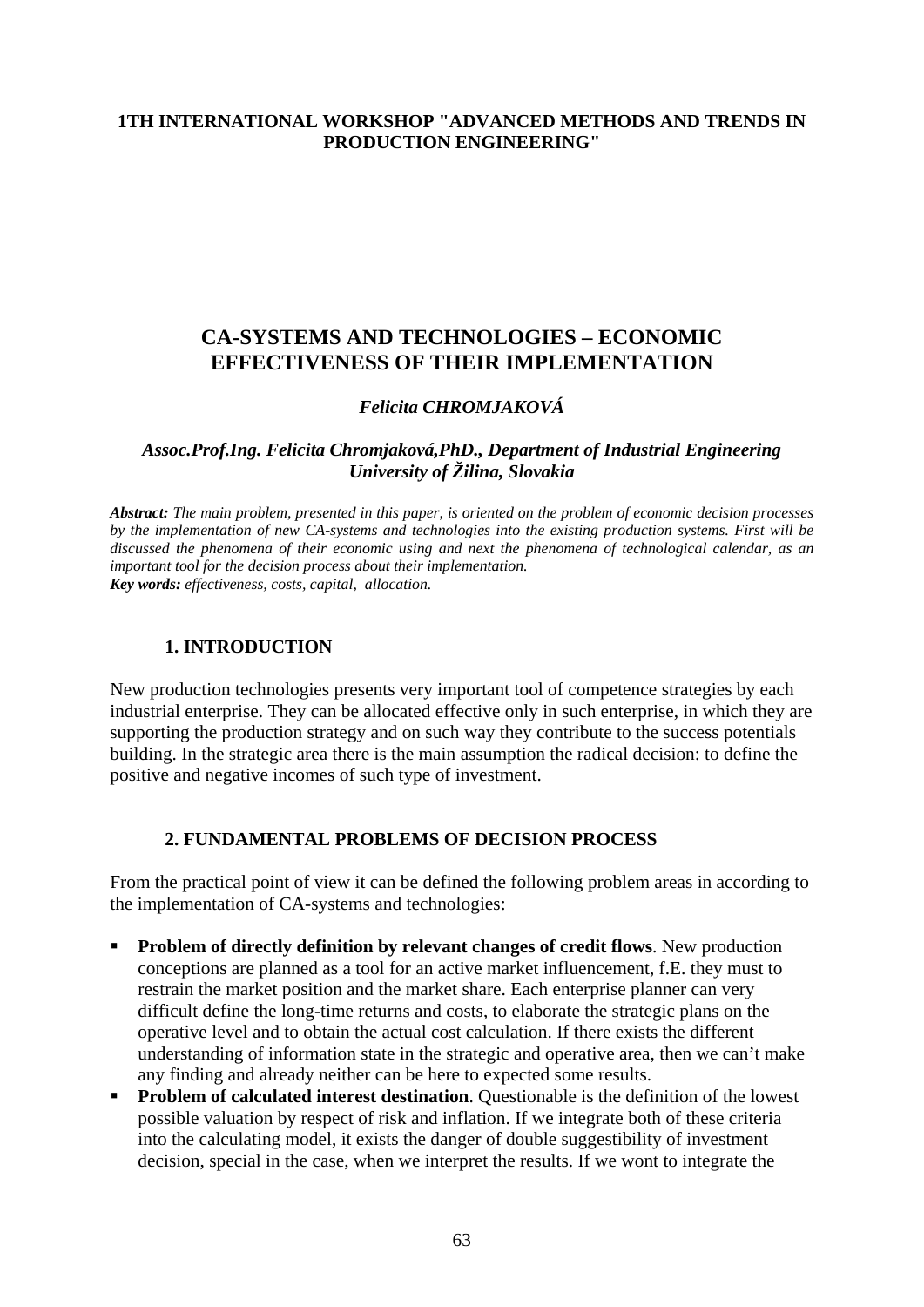inflation into the model, we can it recover also by payment flows definition. Special situation: lowest interests lead to the favoritisation of smaller projects with short success.

- **Problem of effects summarization by investment on the payment flows in other enterprise areas.** The calculation of the investment is the information about the directly monetary effects of the investment. By small projects it is to expensive, to summarize the effects. It means, by elimination this kind of problem we prefer the strong orientation only on the important characteristics of investment projects, which are through the decision directly supple. Example: for the complexly production system judgment it is important in the first line to determine the system frontiers and in the second line to decide.
- **Problem of the effects summarization by investment on the projects in the future.** This problem can be marked as a neuralgic point of decision process, at this time we haven't some useful methodology for detailed solution.
- **Problem of capital allocation management and investment budget.** It exists the danger, that each enterprise unit give to the multiple investment only small separate improvements, which will be independent themselves. That means, that the original investment is in the real time "used" for elimination of constraint place in the production or rationalization of clear determined areas. Outcome is in the birth of isolated automatisation islands, which separately obtain the effectiveness, but in the framework of integrated whole there are impossible to spend the rationalistic potential.

## **3. MODIFICATION OF KNOWLEDGE ABOUT THE DYNAMIC INVESTMENT CALCULATION**

The flexibility of new production concepts shall to enable the quickest and cost most optimal reaction on the market changes. The creation of the possibility, today prognoses and unpredictable market changes to use as a chance, assumes the existence of redundant capacity and higher investment sums. That means, that these capacities will be used in the case of satisfaction of additional requirements. Under the idea "higher investment sums" we understand the need to take into account the possibility, to create in the investment project such additional requirements. Serious problem there is the frontier determination for the high of investment sums. Two important question must be answered at this time:

- How pay back period can the enterprise obtained in the future, if it will use the contemporary technology and structure, that is it wont´be invested?
- How back effect bring it, if it will be used the whole production technology through the whole life-cycle period?

In the endeavor to obtain the optimal judgment of investment need we can use the following steps sequence, which allows us direct to calculate the relative efficiency of new technology through the phenomena "market evoked capital value definition" and this compares with the providing of external production (outsourcing), that means, with the alternative technology. The mentioned advance can be illustrated on the figure 1.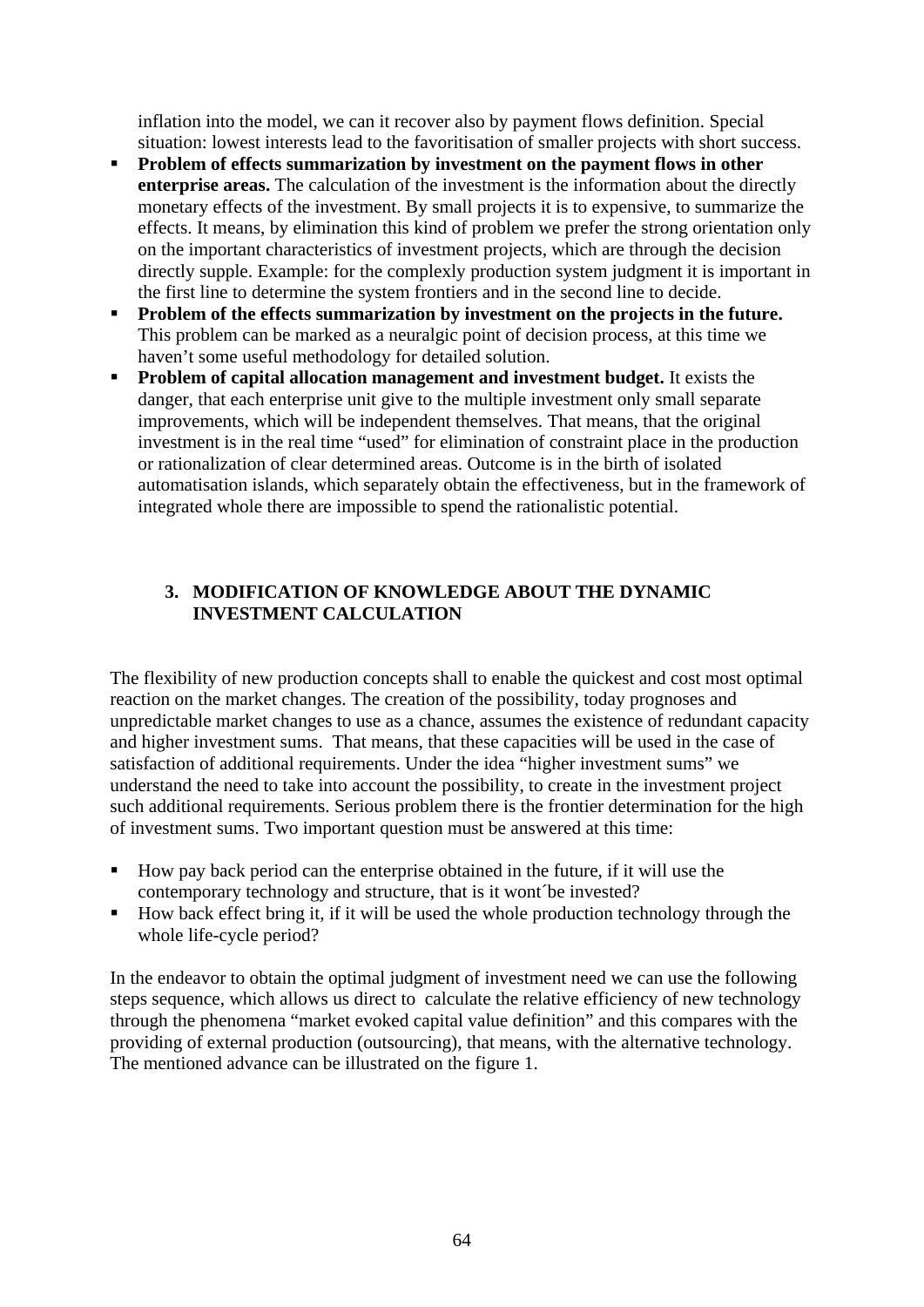

Fig. 1. Market evoked capital definition

## 1.STEP: **Analyse of alternative solutions possibilities**

Hereby we detect the quantitative, qualitative and timely capacity and flexibility requirements. In this step we are oriented not only on the alternative technological conceptions, but on the change of the contemporary production system or outsourcing too. Partial alternatives can be described in the special forms (see table 1) together with the technological effects.

| <b>ATRIBUTES of</b>       | <b>ALTERNATIVE</b> | <b>ALTERNATIVE</b> | <b>ALTERNATIVE</b> |
|---------------------------|--------------------|--------------------|--------------------|
| alternatives              | $1$ (in euro, )    | $2$ (in euro, )    | $3$ (in euro, )    |
| Dependability from the    |                    |                    |                    |
| order structure           |                    |                    |                    |
| Sequential effects in the |                    |                    |                    |
| case of machine failure   |                    |                    |                    |
| Failure time in the test  |                    | Only the           |                    |
| time                      |                    | important          |                    |
| Time recovery             |                    | alternative define |                    |
| Technical using           |                    | !!!                |                    |
| High performance          |                    |                    |                    |
| <b>Expansion ability</b>  |                    |                    |                    |
| Maintenance costs         |                    |                    |                    |
| Investment                |                    |                    |                    |

Table 1. Alternatives of investment solutions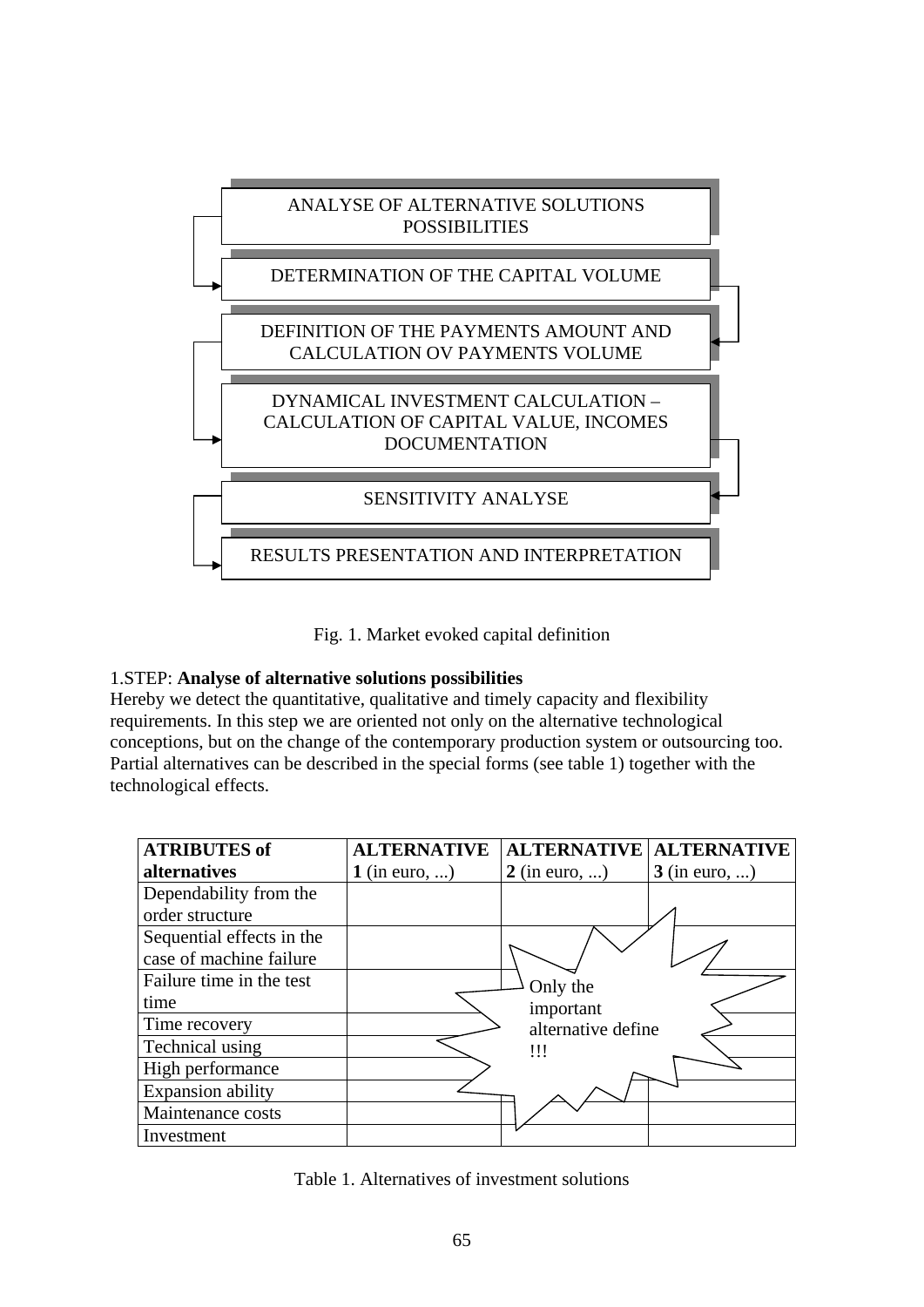#### 2.STEP: **Definition of the capital volume**

This step is the basic assumption for the right solution finding. There must by affected all payments for the whole complexly system. If will by the new technology implemented steeply, must be calculated the whole costs per step and per whole investment (incl. trainings, software, other planned costs) – we must map the whole investment chain. The performances, which responds to this costs can by particularly used for all investment steps. The payments for the yet realized activities can't be added to the first investment step, because they influence not the investment effectiveness. The payments, which can be divided into the several projects are marked separately. As illustration see the table 2.

|                             | <b>PAYMENTS</b><br><b>TERM</b> | <b>UNIT PRICE</b> | <b>PAYMENT</b> | <b>SUM</b> |
|-----------------------------|--------------------------------|-------------------|----------------|------------|
| PROCESSING SYSTEM           |                                |                   |                |            |
| processing centres          |                                |                   |                |            |
| measured and test machines  |                                |                   |                |            |
| cleaning stations           |                                |                   |                |            |
| Sum of processing system    |                                |                   |                |            |
| <b>MATERIAL FLOW SYSTEM</b> |                                |                   |                |            |
| material transport system   |                                |                   |                |            |
| surprising places           |                                |                   |                |            |
| supplies                    |                                |                   |                |            |
| production change system    |                                |                   |                |            |
| products stock              |                                |                   |                |            |
| product change system       |                                |                   |                |            |
| Sum of material flow system |                                |                   |                |            |
| PROGRAMMING SYSTEM          |                                |                   |                |            |
| <b>HARDWARE</b>             |                                |                   |                |            |
| initial calculation         |                                |                   |                |            |
| NC-management               |                                |                   |                |            |
| <b>BDE-system</b>           |                                |                   |                |            |
| other components            |                                |                   |                |            |
| <b>SOFTWARE</b>             |                                |                   |                |            |
| management system           |                                |                   |                |            |
| machine control             |                                |                   |                |            |
| service system control      |                                |                   |                |            |
| NC-programming              |                                |                   |                |            |
| CAD/CAM-switch over         |                                |                   |                |            |
| Sum of programming system   |                                |                   |                |            |
| <b>INSTALLATION</b>         |                                |                   |                |            |
| fundaments                  |                                |                   |                |            |
| delivery                    |                                |                   |                |            |
| work                        |                                |                   |                |            |
| energetic connection        |                                |                   |                |            |
| <b>Sum of installation</b>  |                                |                   |                |            |
| <b>APPLICATION</b>          |                                |                   |                |            |
| engineering                 |                                |                   |                |            |
| trainings/workshops         |                                |                   |                |            |
| connection with information |                                |                   |                |            |
| system                      |                                |                   |                |            |
| Sum of application          |                                |                   |                |            |
| <b>SUMMARY PAYMENT BY</b>   |                                |                   |                |            |
| <b>PAYMENT TERM</b>         |                                |                   |                |            |

Table 2. Summarization schema for capital volume definition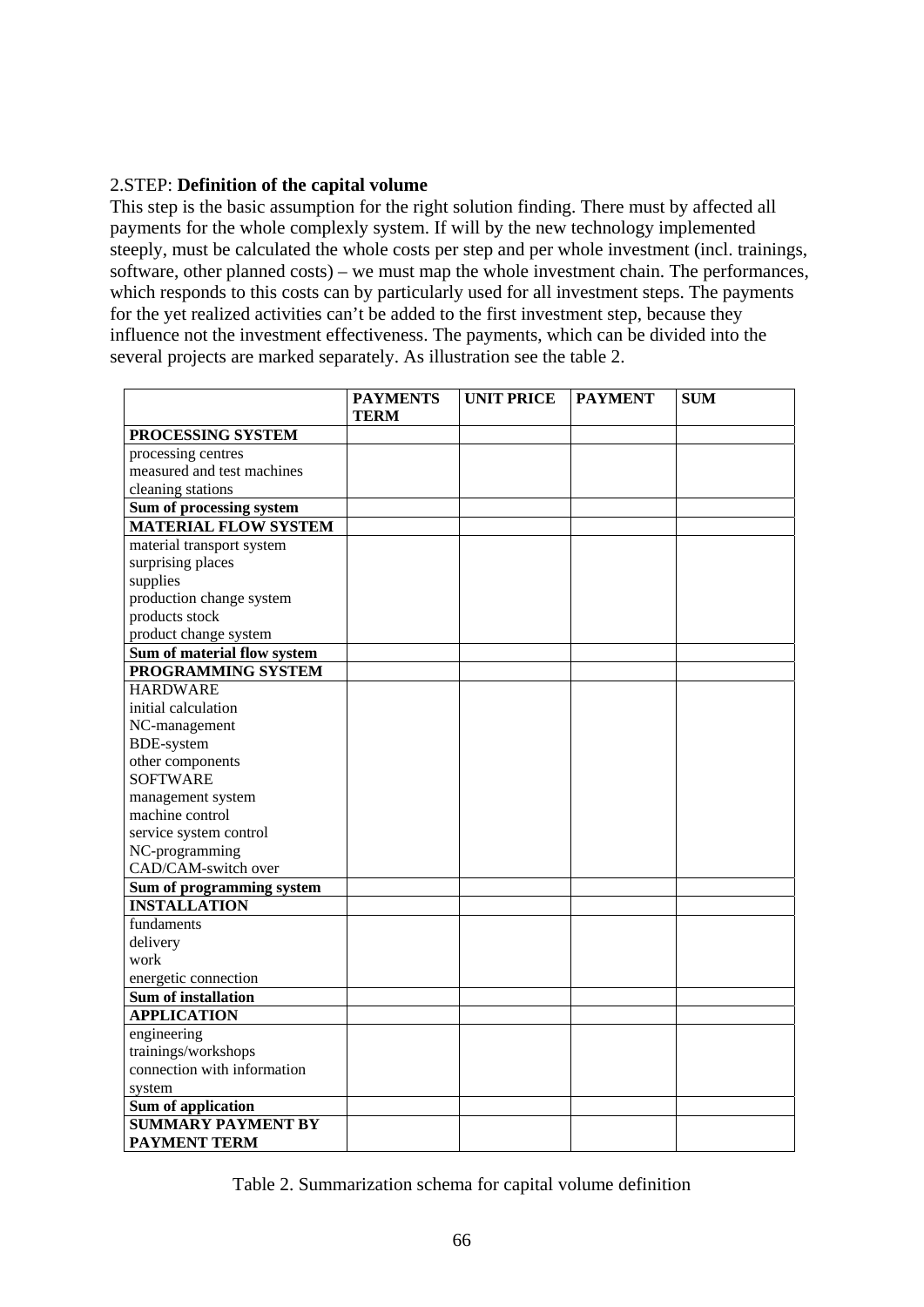#### 3.STEP: **Definition of the payment amounts and calculation of payment volume**

It is possible to allocate to the investment the payments ? The important answer there is, that we must today make investment, and in the future we can produce without other next investment. The level of the investment for the required adaptation is dependent from the change frequency, rate of task changes (product modification, new variants, production modification,…) and from the grade of production system flexibility for and after the change. The illustrated schema is in the table 3.

| Damageable payment flows                                 | <b>High of payment flows change</b> |                |   |    |
|----------------------------------------------------------|-------------------------------------|----------------|---|----|
|                                                          | pro periode                         |                |   |    |
|                                                          |                                     | $\overline{2}$ | . | 12 |
| Capital sum                                              |                                     |                |   |    |
| Return payments                                          |                                     |                |   |    |
| Work costs                                               |                                     |                |   |    |
| Place costs                                              |                                     |                |   |    |
| Maintenance                                              |                                     |                |   |    |
| Energy                                                   |                                     |                |   |    |
| Tools, instruments                                       |                                     |                |   |    |
| Standards and receipts                                   |                                     |                |   |    |
| Transports                                               |                                     |                |   |    |
| Software maintenance                                     |                                     |                |   |    |
| Quality assurance                                        |                                     |                |   |    |
| Failures                                                 |                                     |                |   |    |
| Production management                                    |                                     |                |   |    |
| Bounded capital                                          |                                     |                |   |    |
| Installation of new products                             |                                     |                |   |    |
| work plans                                               |                                     |                |   |    |
| prototypes                                               |                                     |                |   |    |
| testing                                                  |                                     |                |   |    |
| Machine rebuilding on new products                       |                                     |                |   |    |
| Added netto revenues by changes                          |                                     |                |   |    |
| Residual value of machines by finish of planned horizont |                                     |                |   |    |
| Return payments by period                                |                                     |                |   |    |

Table 3. Summarization schema of relevant payment flows

## 4.STEP: **Dynamic investment calculation**

The calculation algorithm for each decision situation are explained in the broad spectrum of resources. In this paper only one important relation:

$$
C = \sum_{t=0}^{T} (R_t - J_t) q^{t-1} + L q^{t-1}
$$

- C capital value
- $R_t$  return flow in the time point t = reduction of expenses to the time point t
- $J_t$  capital high in the time point t
- $q = (1+i)$  calculated interest high in per cents : 100
- L liquidation receipt by end of planned horizon
- T end of planned period